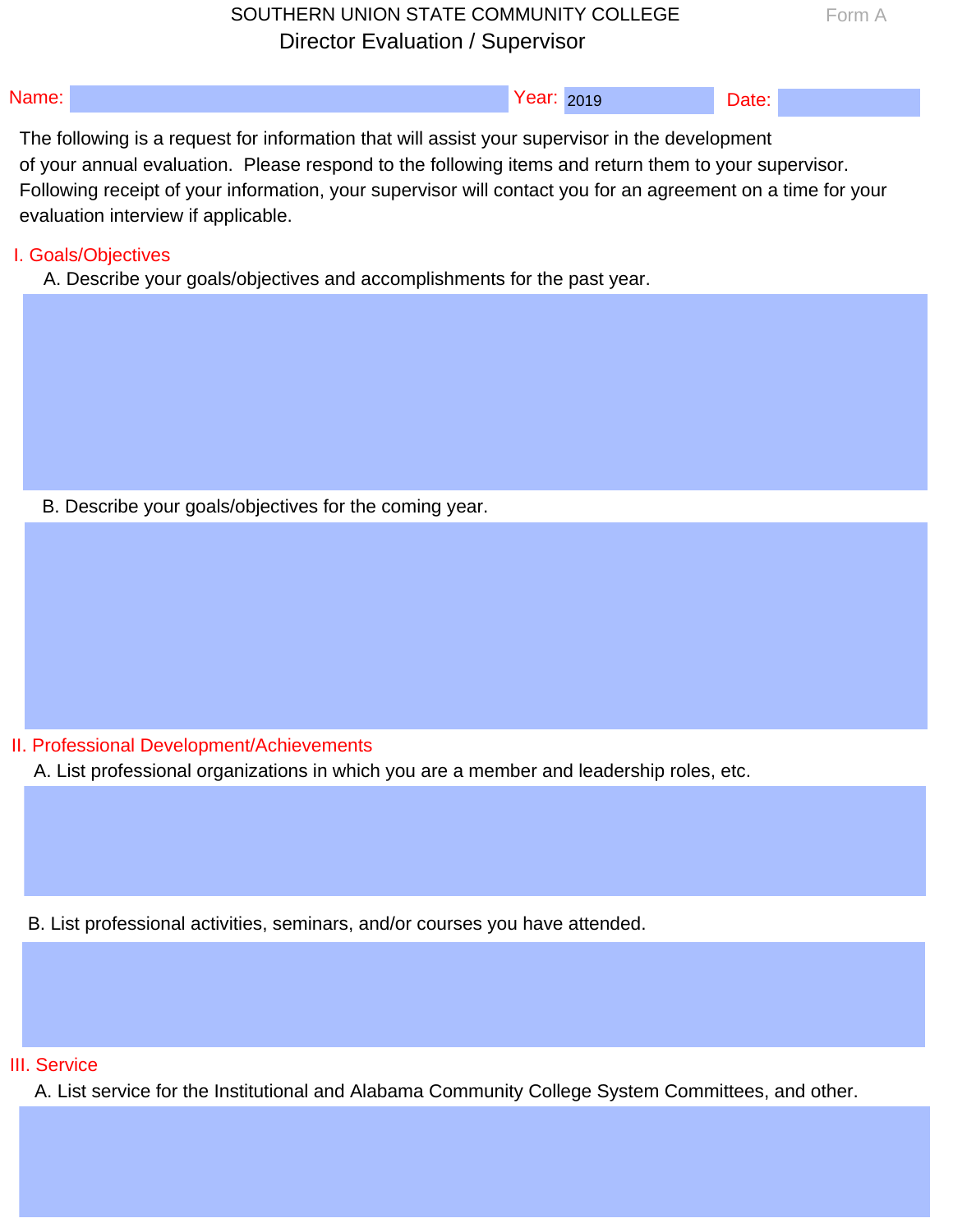## SOUTHERN UNION STATE COMMUNITY COLLEGE Director Evaluation / Supervisor

|                                              |                                                                                                                                                                                                                                                                                                                                                                                                                      | SOUTHERN UNION STATE COMMUNITY COLLEGE |      |  | Director Evaluation / Supervisor |                                    |                                       |      | Form B |
|----------------------------------------------|----------------------------------------------------------------------------------------------------------------------------------------------------------------------------------------------------------------------------------------------------------------------------------------------------------------------------------------------------------------------------------------------------------------------|----------------------------------------|------|--|----------------------------------|------------------------------------|---------------------------------------|------|--------|
|                                              | epartment: Select Department                                                                                                                                                                                                                                                                                                                                                                                         |                                        |      |  |                                  |                                    |                                       |      |        |
|                                              | pace is provided below for self-evaluation by the employee and performance evaluation by the<br>upervisor. Please check the rating box which you believe most accurately reflects performance for the<br>spective category. Checking "Exceeds Expectations" or "Needs Improvement" requires an explanatio<br>nd/or guidance. Use the back of the page to write explanations and comments.<br><b>Employee Section</b> |                                        |      |  |                                  | <b>Supervisor Section</b>          |                                       |      |        |
|                                              | 1. Establishes goals/objectives within the department that support the College's mission.                                                                                                                                                                                                                                                                                                                            |                                        |      |  |                                  |                                    |                                       |      |        |
| Exceeds<br>Expectations                      | Meets<br>Expectations                                                                                                                                                                                                                                                                                                                                                                                                | <b>Needs</b><br>Improvement Not Apply  | Does |  | Exceeds                          | Meets<br>Expectations Expectations | <b>Needs</b><br>Improvement Not Apply | Does |        |
|                                              |                                                                                                                                                                                                                                                                                                                                                                                                                      |                                        |      |  |                                  |                                    |                                       |      |        |
|                                              | 2. Demonstrates effective leadership in the administration of the department.                                                                                                                                                                                                                                                                                                                                        |                                        |      |  |                                  |                                    |                                       |      |        |
| Exceeds<br>Expectations                      | <b>Meets</b><br>Expectations                                                                                                                                                                                                                                                                                                                                                                                         | <b>Needs</b><br>Improvement Not Apply  | Does |  | Exceeds<br>Expectations          | Meets<br>Expectations              | <b>Needs</b><br>Improvement Not Apply | Does |        |
|                                              |                                                                                                                                                                                                                                                                                                                                                                                                                      |                                        |      |  |                                  |                                    |                                       |      |        |
|                                              | 3. Performs essential functions and other job related responsibilities effectively.                                                                                                                                                                                                                                                                                                                                  |                                        |      |  |                                  |                                    |                                       |      |        |
| Exceeds<br>Expectations                      | Meets<br>Expectations                                                                                                                                                                                                                                                                                                                                                                                                | <b>Needs</b><br>Improvement Not Apply  | Does |  | Exceeds                          | Meets<br>Expectations Expectations | <b>Needs</b><br>Improvement Not Apply | Does |        |
|                                              |                                                                                                                                                                                                                                                                                                                                                                                                                      |                                        |      |  |                                  |                                    |                                       |      |        |
|                                              | 4. Follows Board and College Policies.                                                                                                                                                                                                                                                                                                                                                                               |                                        |      |  |                                  |                                    |                                       |      |        |
| Exceeds<br>Expectations                      | Meets<br>Expectations                                                                                                                                                                                                                                                                                                                                                                                                | <b>Needs</b><br>Improvement Not Apply  | Does |  | Exceeds<br>Expectations          | <b>Meets</b><br>Expectations       | <b>Needs</b><br>Improvement Not Apply | Does |        |
|                                              |                                                                                                                                                                                                                                                                                                                                                                                                                      |                                        |      |  |                                  |                                    |                                       |      |        |
|                                              | 5. Gives firm direction when needed and delegates appropriately.                                                                                                                                                                                                                                                                                                                                                     |                                        |      |  |                                  |                                    |                                       |      |        |
| Exceeds<br>Expectations                      | Meets<br>Expectations                                                                                                                                                                                                                                                                                                                                                                                                | <b>Needs</b><br>Improvement Not Apply  | Does |  | Exceeds<br>Expectations          | Meets<br>Expectations              | <b>Needs</b><br>Improvement Not Apply | Does |        |
|                                              |                                                                                                                                                                                                                                                                                                                                                                                                                      |                                        |      |  |                                  |                                    |                                       |      |        |
| 6. Resolves conflicts in a constructive way. |                                                                                                                                                                                                                                                                                                                                                                                                                      |                                        |      |  |                                  |                                    |                                       |      |        |
| Exceeds<br>Expectations                      | Meets<br>Expectations                                                                                                                                                                                                                                                                                                                                                                                                | <b>Needs</b><br>Improvement Not Apply  | Does |  | Exceeds<br>Expectations          | <b>Meets</b><br>Expectations       | <b>Needs</b><br>Improvement Not Apply | Does |        |
|                                              |                                                                                                                                                                                                                                                                                                                                                                                                                      |                                        |      |  |                                  |                                    |                                       |      |        |
|                                              | (Continued on next page)                                                                                                                                                                                                                                                                                                                                                                                             |                                        |      |  |                                  |                                    |                                       |      |        |